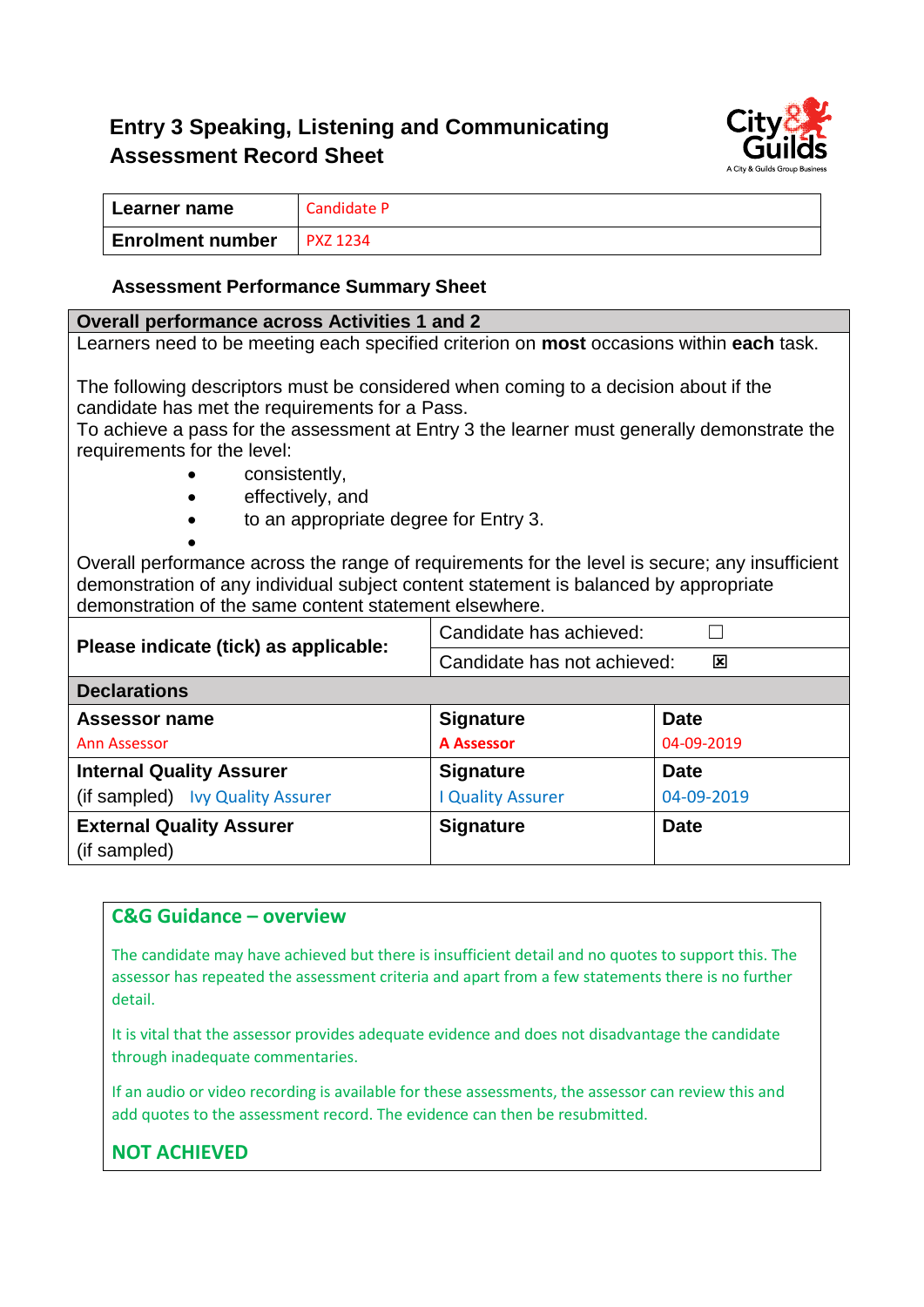# **Entry 3 Speaking, Listening and Communicating Evidence Sheet**

Activity 1 - Extracting information and formal group discussion

| Candidate's Name                              | Candidate P      |             | Date of activity 02-09-2019 |  |
|-----------------------------------------------|------------------|-------------|-----------------------------|--|
| <b>Start time</b>                             | 09:00            | Finish time | 9:12                        |  |
| Straightforward topic<br>The plastics problem |                  |             |                             |  |
| Group size                                    | Details of group |             | E3 group                    |  |

A tick in the box indicates that the assessor has confirmed that the candidate has adequately demonstrated the criterion. The assessor should write down examples that the candidate has used to demonstrate the skill.

| <b>Confirm that the candidate:</b>                                                                                          | <b>Tick</b><br><b>box</b> | Overall comments and quotes to show how candidate met<br>the criteria:                                                                                                   |  |
|-----------------------------------------------------------------------------------------------------------------------------|---------------------------|--------------------------------------------------------------------------------------------------------------------------------------------------------------------------|--|
| SCS1 Identified and<br>extracted relevant information<br>and detail in straightforward<br>explanations                      | ☑                         | Candidate P extracted information and detail. He made notes<br>during YouTube video clip and used these in the discussion.<br>(Notes attached). (SCS1)                   |  |
| SCS2 Made requests and<br>asked concise questions<br>using appropriate language                                             | ⊠                         | Candidate P made requests. He asked the other group members<br>what they thought about the problem. (SCS2)<br>Candidate P communicated information and opinions. He said |  |
| <b>SCS3 Communicated</b><br>information and opinions<br>clearly                                                             | ☑                         | he thought it was a disgrace that we let the plastics fill up our<br>rivers. (SCS3)<br>Candidate P responded to questions from the other members of                      |  |
| <b>SCS4 Responded</b><br>appropriately to questions                                                                         | ☑                         | the group. (SCS4)<br>Candidate P followed and understood the main points. (SCS5)                                                                                         |  |
| SCS5 Followed and<br>understood the main points                                                                             | ☑                         | Candidate P made relevant contributions. (SCS6)                                                                                                                          |  |
| <b>SCS6 Made relevant</b><br>contributions                                                                                  | ☑                         | Candidate P listened to other points of view and responded<br>appropriately. He respected turn-taking. (SCS7)                                                            |  |
| SCS7 Listened to and<br>responded appropriately to<br>other points of view,<br>respecting the conventions of<br>turn-taking | ⊠                         | This was a very good discussion. Well done Candidate P.                                                                                                                  |  |

| <b>Candidate</b>     | <b>Signature</b><br>Candidate X | <b>Date</b><br>02-09-2019 |
|----------------------|---------------------------------|---------------------------|
| <b>Assessor name</b> | <b>Signature</b>                | Date                      |
| Ann Assessor         | A Assessor                      | 02-09-2019                |

2 Entry 3 Speaking, Listening and Communicating – Recording forms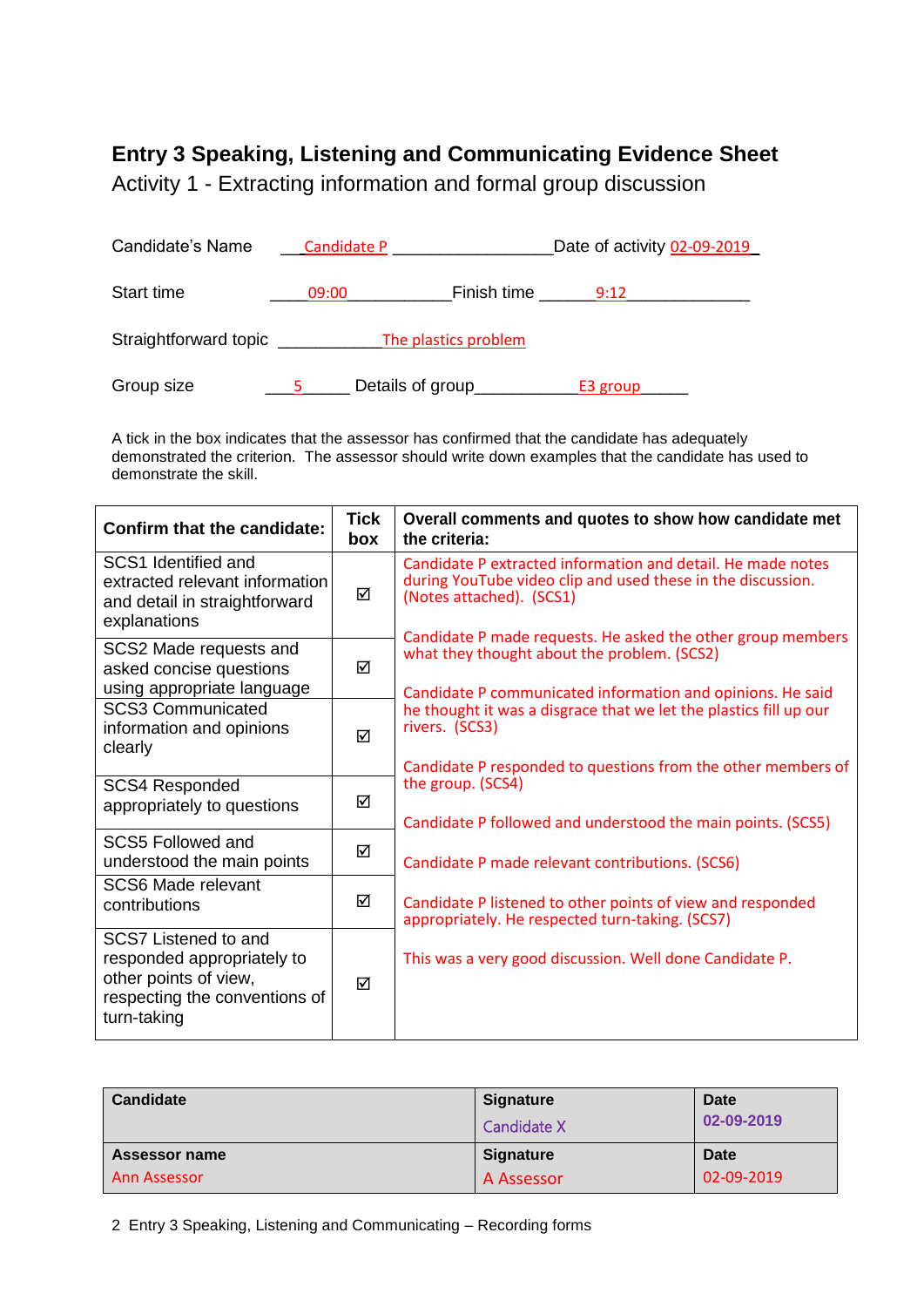### **C&G Guidance – Activity 1**

The candidate may have achieved Activity 1 but there are only limited quotes to support this. The notes that the candidate took during the video do not add to the SLC element of the assessment unless there is clear evidence of how the notes were used e.g. quotations of what was said. The assessor has repeated the assessment criteria rather than given examples which is not acceptable as evidence.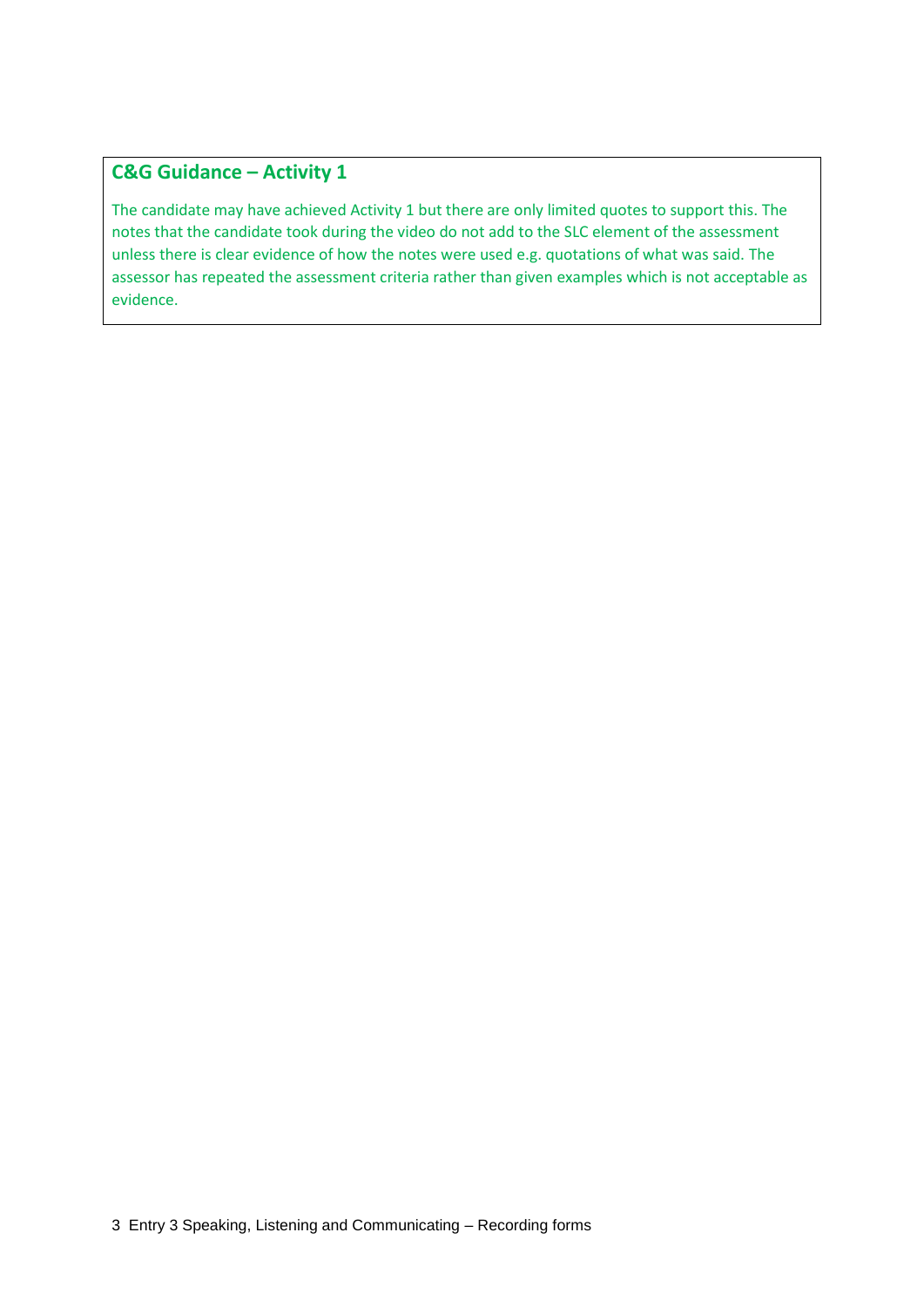### Entry 3 Speaking, Listening and Communicating Evidence Sheet

## Activity 2 - Informal group discussion

| Candidate's Name                                      | Candidate P |                          | Date of activity 03-09-2019 |  |
|-------------------------------------------------------|-------------|--------------------------|-----------------------------|--|
| Start time                                            | 10:30       | Finish time              | 10.40                       |  |
| Straightforward topic<br>The benefits of Social Media |             |                          |                             |  |
| Group size                                            |             | Details of group_Entry 3 |                             |  |

A tick in the box indicates that the assessor has confirmed that the candidate has adequately demonstrated the criterion. The assessor should write down examples that the candidate has used to demonstrate the skill.

| <b>Confirm that the</b><br>candidate:                                                                                       | <b>Tick</b><br>box | Give examples:                                                                                                         |
|-----------------------------------------------------------------------------------------------------------------------------|--------------------|------------------------------------------------------------------------------------------------------------------------|
| SCS2 Made requests and<br>asked concise questions<br>using appropriate language                                             | ☑                  | Candidate P made requests and asked concise questions using<br>appropriate language. (SCS2)                            |
| <b>SCS3 Communicated</b><br>information and opinions<br>clearly                                                             | ☑                  | He communicated information and opinions clearly.<br>(SCS3)<br>He responded appropriately to questions. (SCS4)         |
| <b>SCS4 Responded</b><br>appropriately to questions                                                                         | ☑                  | He followed and understood the main points. (SCS5)                                                                     |
| SCS5 Followed and<br>understood the main points                                                                             | ☑                  | He made relevant contributions. (SCS6)<br>'He listened and responded appropriately to other point s of                 |
| <b>SCS6 Made relevant</b><br>contributions                                                                                  | ☑                  | view. (SCS7)                                                                                                           |
| SCS7 Listened to and<br>responded appropriately to<br>other points of view,<br>respecting the conventions<br>of turn-taking | ☑                  | He respected turn-taking. (SCS7)<br>This was lively discussion with plenty of detail given.<br>Well done, Candidate P. |

| <b>Candidate</b>     | <b>Signature</b><br>Candidate X | <b>Date</b><br>03-09-2019 |
|----------------------|---------------------------------|---------------------------|
| <b>Assessor name</b> | <b>Signature</b>                | <b>Date</b>               |
| A ASSESSOR           | A Assessor                      | 03-09-2019                |